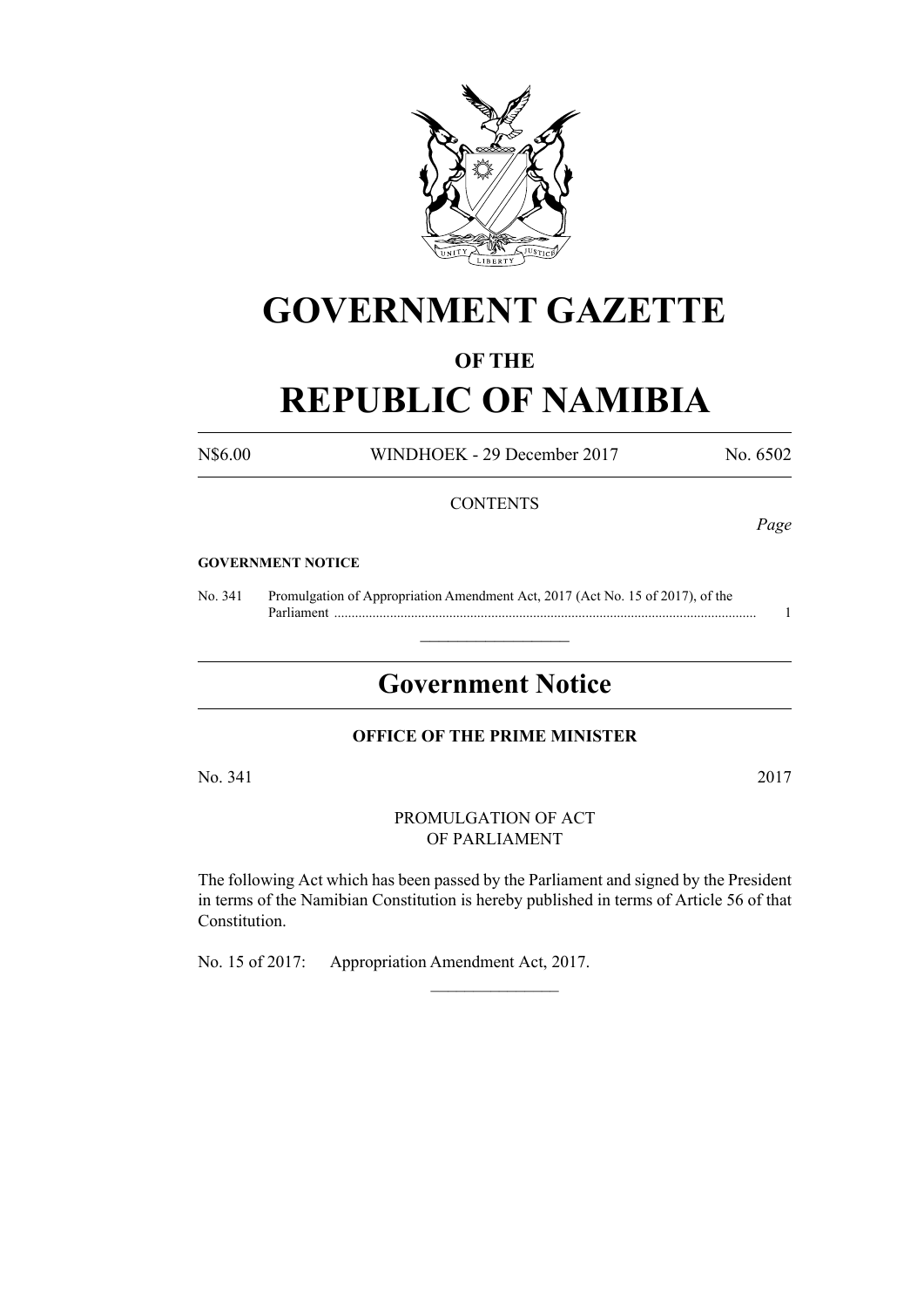#### Act No. 15, 2017 **APPROPRIATION AMENDMENT ACT, 2017**

## **ACT**

#### **To amend the Appropriation Act, 2017 so as to meet the financial requirements of the State during the remainder of the financial year ending 31 March 2018.**

*(Signed by the President on 23 December 2017)*

**BE IT ENACTED** as passed by the Parliament, and assented to by the President, of the Republic of Namibia as follows:

#### **Substitution of Schedule to Act No. 1 of 2017**

**1.** The Appropriation Act, 2017 is amended by the substitution of the attached Schedule for the Schedule to that Act.

#### **Short title**

**2.** This Act is called the Appropriation Amendment Act, 2017.